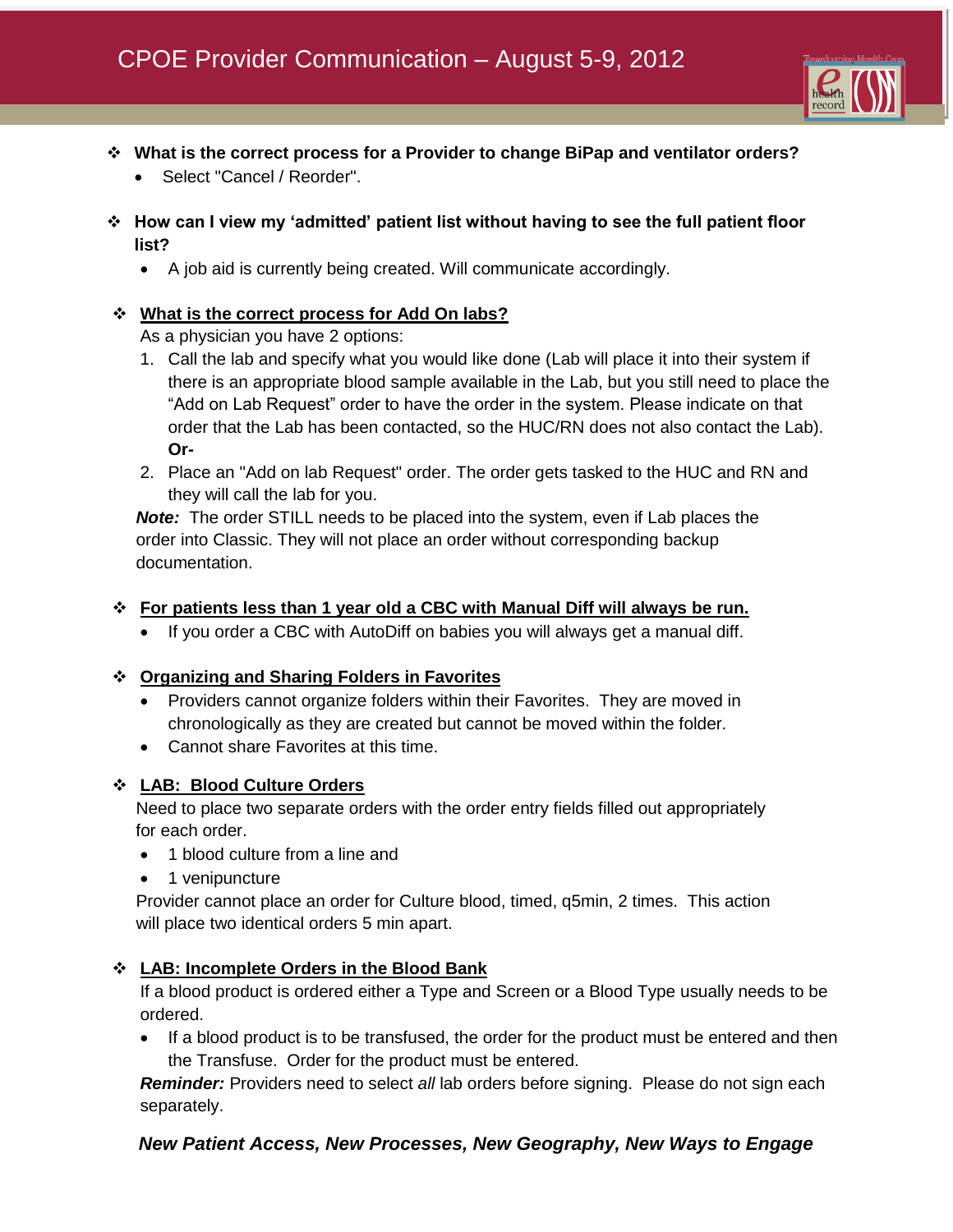

## **Duplicate Orders:**

We have identified 2 potential causes:

- 1. A Provider has initial PowerPlan selected and then selects another one she/he prefers and doesn't realize the need to deselect the previously selected plan(s).
- 2. When in a PowerPlan and opening the detail screen, when Provider double clicks to open this is actually acting like 2 clicks, creating 2 orders.

*Note:* Under Review - further communication to follow.

## **iPads:**

 Some issues have come up with iPads not displaying the keyboard when necessary. **Solution:** if you drag 3 fingers across the screen, this will force the keyboard to come up.

## **Placing Correct PICC Line Order:**

Type in PICC in the order search; there are many options.

 If using the Order Folder > General Medicine, you will see the 2 PICC PowerPlans. You need to place both:

- 1. PICC LINE Insertion RN Post
- 2. PICC LINE Insertion PR Pre.

 *REMEMBER:* You should save these in yourr favorites to make this easier and more efficient.

### **Favorites:**

The patient's registration location can limit view of available favorites for individual CPOE orders. For example, when a patient is in a pre-admit status for surgery/procedure, and a provider is writing PowerPlan orders in anticipation of admission, no individual favorites will be available at this time – we have logged an issue to look at this.

### **TPN Order Process:**

- 1. Initial order requires order set
- 2. To change TPN solution after initial order set:
	- a. Use "cancel/reorder" of the individual TPN infusion line (not the entire order set).
- 3. This is where provider can see current details and make updates at same time.

### **To Order Blood Products:**

- 1. Order Type and Screen if indicated
- 2. Put in order for blood product
- 3. Put in order to transfuse

### **Order to Initiate a PowerPlan:**

- Enter "RN to Initiate" order OUTSIDE OR SEPARATE from the PowerPlan
- Cannot put the "RN to Initiate" order in the PowerPlan RN will not be able to see it and will call you for the separate order to initiate.
- RN to Initiate order is NOT needed for individual orders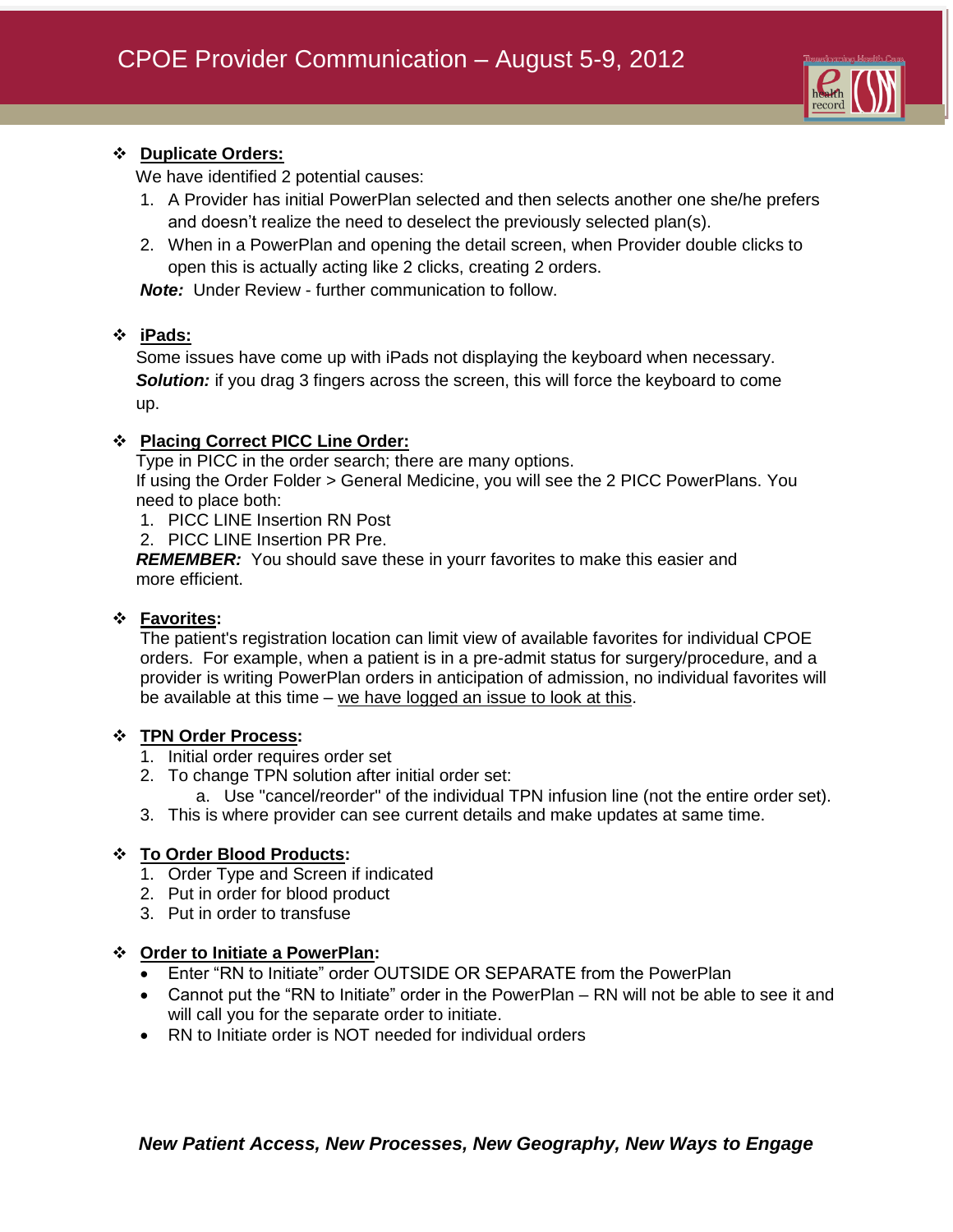

## **Telephone Order Regulatory Compliance:**

- When a physician is on-site with computer access they can give a telephone order as needed to support timely care for patients
- Provider MUST stay on the phone for read back of ALL telephone orders
- Medical Staff leadership will monitor provider phone orders

### **Computer Accessibility in the Hospital:**

- Bringing your CSM assigned mobile computer to the hospital with you for rounding is recommended to avoid having to wait for a device.
- For MAC accessibility instructions see physician portal.

## **Ordering Insulin for Hospitalized Patients**

Prior to CPOE there was a "Basal, PreMeal, Supplemental Insulin" order set as well as separate "Supplemental Insulin" order set. These two sets were combined into a single "Basal, PreMeal, Supplemental" PowerPlan. If order is needed for Basal, PreMeal, or Supplemental insulin be sure to use the PowerPlan and do not use the individual insulin orders.

In general, if patients are acutely ill and hyperglycemic, continuous IV insulin is the preferred treatment modality.

If patients are eating regular meals, glycemia is best managed by ordering basal, scheduled premeal, plus supplemental insulin.

If patients are mildly hyperglycemic, it may be reasonable to initially only order supplemental insulin. However, it is often helpful to order a low dose of basal insulin in addition to the supplemental insulin in these patients to help prevent wide fluctuations in blood sugars.

### **Orders for OP vs Orders for IP**

A separate communication will be coming to help further clarify/define this workflow.

### **Discharge Instructions**

REMINDER: Please fill out the discharge instructions details in the Discharge PowerPlan. These details will populate to Depart for inpatients or will be entered by nursing into Patient Education for outpatients.

### **Verify Consent Completed and Signed Order**

You must be sure to fill in the name of the procedure and the name of the physician performing the procedure.

### **ED to Inpatient Orders**

When admitting a patient from the ED, be sure the inpatient orders are in the planned state. DO NOT initiate until the patient reaches the floor.

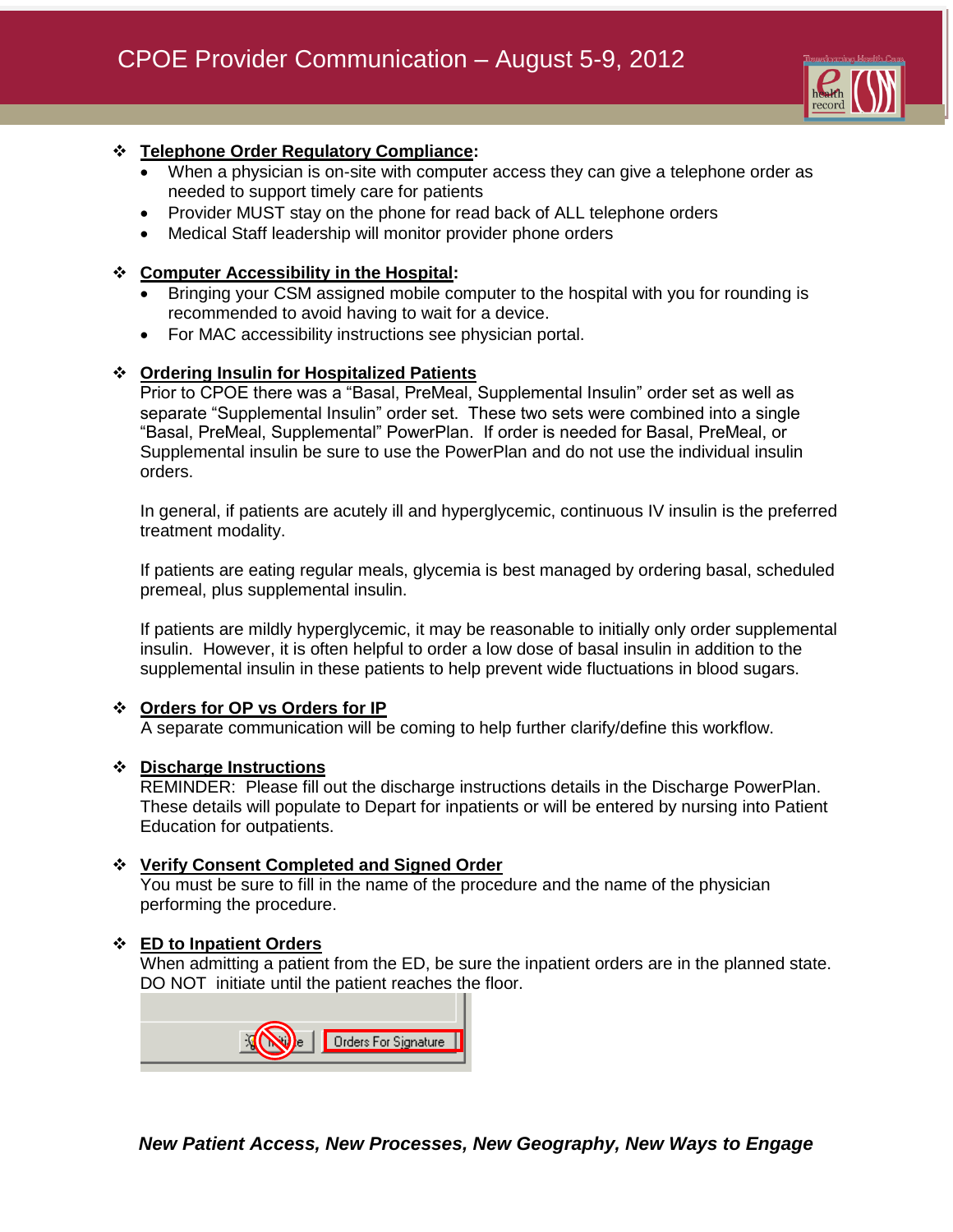

### **Code Status Ordering**

Default for Code Status is always Full Code until the conversation happens with patient or representative. You can enter Full Code, select Other on the Order Details Screen and put in Discussion Pending.

| E Details for Resuscitation Status (Code Status)  |                                                      |                                                |                                          |  |
|---------------------------------------------------|------------------------------------------------------|------------------------------------------------|------------------------------------------|--|
| Details D Order Comments ( Diagnosis              |                                                      |                                                |                                          |  |
| $\left  \frac{1}{2} \right $ $\frac{1}{2}$<br>十名瓜 |                                                      |                                                |                                          |  |
| *Requested Start Date and Time: 08/08/2012        | H<br>$  1755$<br>CDT                                 | "Response to Cardiopulmonary Arrest/ Full Code | $\checkmark$                             |  |
| "Code Plan Discussed With:                        | v                                                    |                                                | Special Instructions: Discussion Pending |  |
|                                                   | Decisional Adult Patient<br>Activated Healthcare POA |                                                |                                          |  |
|                                                   | Legal Guardian                                       |                                                |                                          |  |
|                                                   | Spouse/Significant Other                             |                                                |                                          |  |
|                                                   | Adult Child                                          |                                                |                                          |  |
|                                                   | Parant                                               |                                                |                                          |  |
|                                                   | Other: Specifiy in Special Instructions              |                                                |                                          |  |
|                                                   |                                                      |                                                |                                          |  |
|                                                   |                                                      |                                                |                                          |  |
|                                                   |                                                      |                                                |                                          |  |
|                                                   |                                                      |                                                |                                          |  |

## **Cancelling PowerPlans and Orders**

When a PowerPlan is cancelled due to a change in patient's status, make sure uncompleted orders are not cancelled, i.e. EKG orders.

## **Blood Bank Products**

In the Blood Bank Product and Transfusion Subphase PowerPlan:

- If you want packed red blood cells or whole blood: check off Type and Screen.
- If you want FFP, platelets or cryoprecipitate check off: Blood Type.
- If you know that the Type and Screen or the Blood Type was already done you *don't* need to check them off, but it does not hurt to check them off.
- If you want a product: check the product you want.
- If you want to transfuse the product you must also check the line that says Transfuse…(for the product that you checked off in the above line).
- Keep in mind that ANY order will print in the Blood Bank and we will determine what testing is needed and immediately start doing any needed testing, whether the order was entered completely or not. We will follow-up with a call if orders are incomplete or inaccurate.

### **Admitting Providers**

As you review orders on the Order tab when admitting your patient review any "ordered" ED Provider Orders. All ED orders must be acted on upon admission by the admitting Provider using Cancel/Reorder or Cancel/DC.

- 1. To continue an ED Provider's order as an Inpatient, right click on the order and select Cancel/Reorder. This will create a new inpatient order in your name.
- 2. To discontinue an ED Provider's order, right click on the order and select Cancel/DC. This will remove the active ED Provider order from the list of Active orders on the Order tab.

### **Initiating Restraints**

See attached job aid.

**Updated: Modifying TPN Orders** 

See attached job aid.